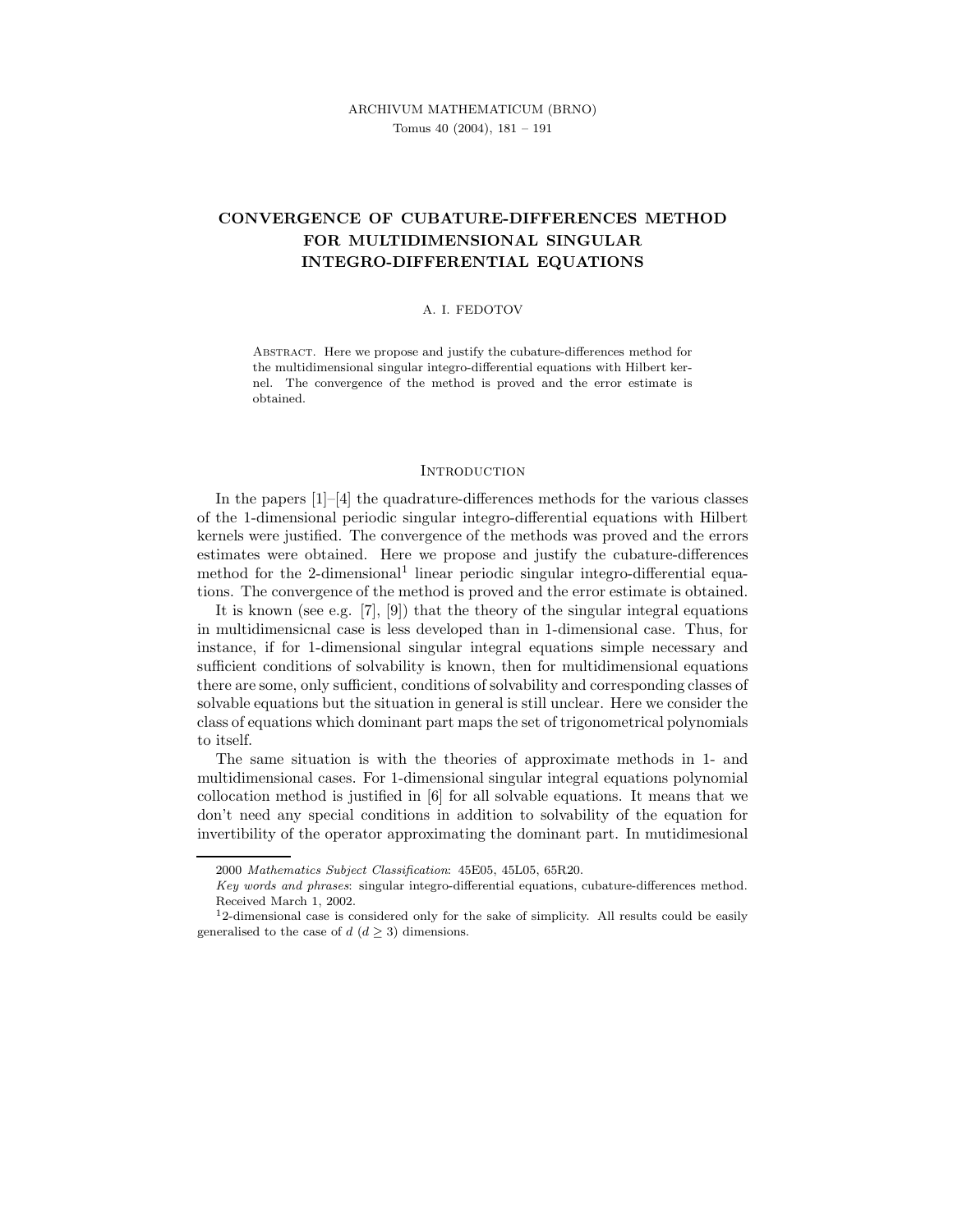case the same result doesn't exist. So we need instead to assume, as it is mentioned above, that dominant part maps the set of trigonometrical polynomials to itself.

To approximate derivatives in 1-dimentional case any converging differences (with some easy-to-check restrictions for approximating the highest order derivative) could be used. It means that for equations with smooth solutions one can achieve the highest possible rate of convergence using the differences of appropriate order. In mutidimesional case there aren't any rules of constructing appropriate differences, so we use fixed second order differences and can't obtain the rate of covergence higher than 2.

### 1. STATEMENT OF THE PROBLEM

Let's denote by  $N, N_0, Z, R$  and  $\Delta$  the Cartesian squares of the sets of Nnatural,  $N_0$ -natural including zero, Z-interger and R-real numbers and the interval  $\Delta = (-\pi, \pi] \subset \mathbb{R}$  respectevely. For the elements of this sets (2-components vectors) beside the usual operations of adding, substracting and multipling the number we will define the following operations

 $\mathbf{l} \cdot \mathbf{k} = l_1 k_1 + l_2 k_2$ ,  $\mathbf{l} * \mathbf{k} = (l_1 k_1, l_2 k_2)$ ,  $\mathbf{l}^2 = l_1^2 + l_2^2$ ,  $|\mathbf{l}| = l_1 + l_2$ ,  $[\mathbf{l}] = l_1 l_2$ ,

and relations of the partial order

$$
1 < k \equiv (l_1 < k_1) \& (l_2 < k_2), \quad 1 \le k \equiv (l_1 \le k_1) \& (l_2 \le k_2),
$$

$$
1 = (l_1, l_2), \quad k = (k_1, k_2).
$$

For the fixed  $s \in R$  let's denote by  $H^s$  Sobolev space of 2-dimensional  $2\pi$ periodical by each variable complex-valued functions with the norm

$$
||u||_s = ||u||_{H^s} = \left(\sum_{\mathbf{k}\in\mathbf{Z}} (1+\mathbf{k}^2)^s \mid \widehat{u}(\mathbf{k})\mid^2\right)^{1/2}
$$

and inner product

$$
\langle u,v\rangle_s=\sum_{\mathbf{k}\in\mathbf{Z}}(1+\mathbf{k}^2)^s\widehat{u}(\mathbf{k})\bar{\widehat{v}}(\mathbf{k})\,,
$$

where

$$
\widehat{u}(\mathbf{k}) = (2\pi)^{-2} \int_{\Delta} u(\tau) \bar{e}_{\mathbf{k}}(\tau) d\tau
$$

are the Fourier coefficients of the function  $u(\tau)$  by the system of trigonometric monomials

$$
e_{\mathbf{k}}(\boldsymbol{\tau}) = \exp(i\mathbf{k}\cdot\boldsymbol{\tau}), \qquad \mathbf{k}\in\mathbf{Z}\,,\boldsymbol{\tau}\in\boldsymbol{\Delta}\,.
$$

For the following we will asume that  $s > 1$  providing (see e.g. [10]) the embedding of  $H<sup>s</sup>$  in the space of continuous functions.

Consider the linear singular integro-differential equation

$$
(1) \tABu + Tu = f,
$$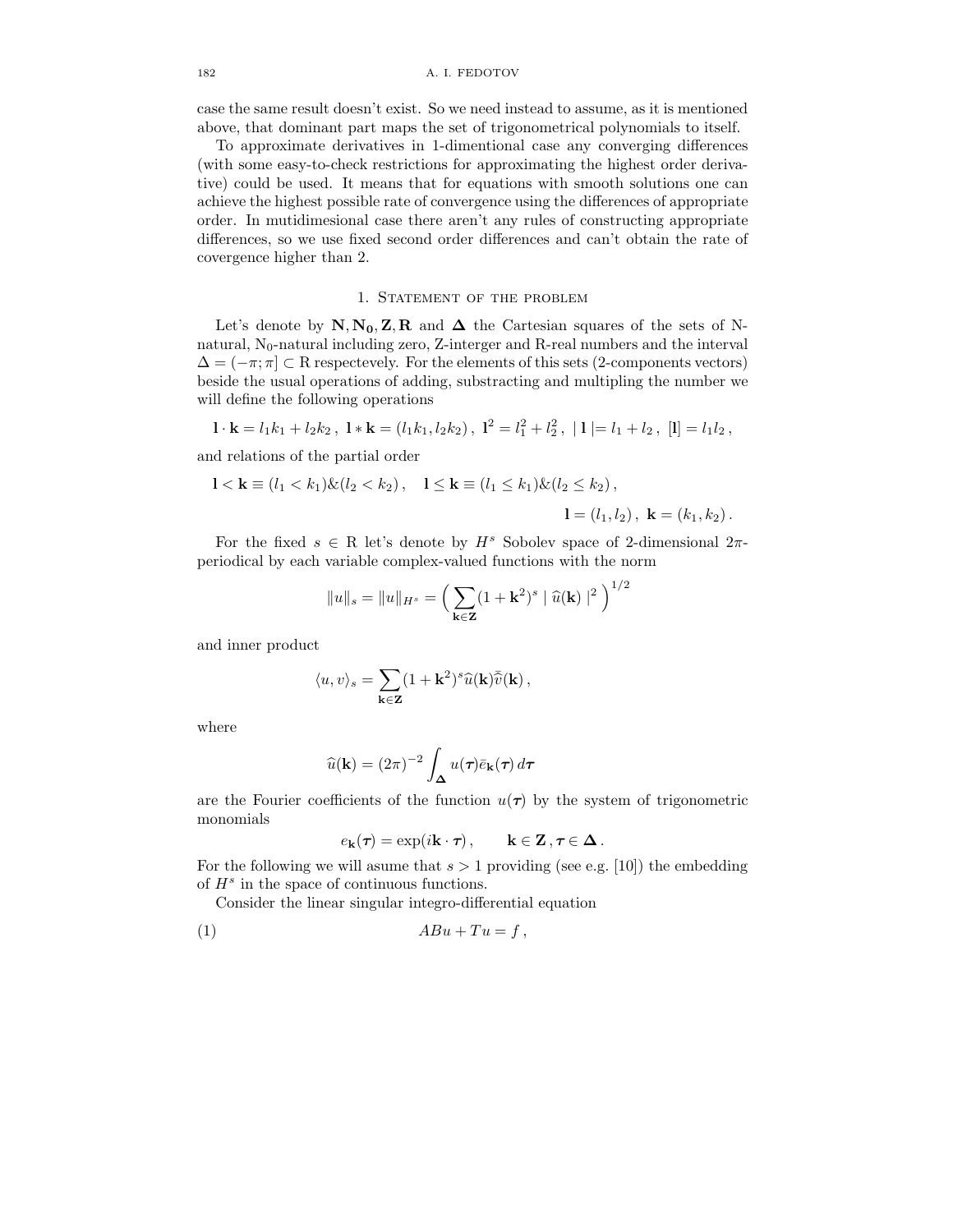where A is 2-dimensional singular integral operator

$$
Au \equiv a_{00}(\mathbf{t})u(\mathbf{t}) + a_{01}(\mathbf{t})(J_{01}u)(\mathbf{t}) + a_{10}(\mathbf{t})(J_{10}u)(\mathbf{t}) + a_{11}(\mathbf{t})(J_{11}u)(\mathbf{t}),
$$
  

$$
A: H^s \to H^s,
$$

with singular integrals

$$
(J_{01}u)(\mathbf{t}) = (2\pi)^{-1} \int_{-\pi}^{\pi} u(t_1, \tau_2) \operatorname{ctg} \frac{\tau_2 - t_2}{2} d\tau_2,
$$
  

$$
(J_{10}u)(\mathbf{t}) = (2\pi)^{-1} \int_{-\pi}^{\pi} u(\tau_1, t_2) \operatorname{ctg} \frac{\tau_1 - t_1}{2} d\tau_1,
$$
  

$$
(J_{11}u)(\mathbf{t}) = (2\pi)^{-2} \int_{-\pi}^{\pi} \int_{-\pi}^{\pi} u(\tau_1, \tau_2) \operatorname{ctg} \frac{\tau_1 - t_1}{2} \operatorname{ctg} \frac{\tau_2 - t_2}{2} d\tau_2 d\tau_1
$$

which are to be interpreted as the Cauchy-Lebesgues principal value,  $B$  is elliptical differential operator

$$
Bu \equiv (Bu)(\mathbf{t}) = \sum_{|\alpha|=|\beta|=m} b_{\alpha\beta}(\mathbf{t})(D^{\alpha+\beta}u)(\mathbf{t}), \ B: H^{s+2m} \to H^s, \ m \in \mathbb{N},
$$

with derivatives

$$
D^{\mathbf{\alpha}}u = \frac{\partial^{|\mathbf{\alpha}|}u}{\partial t_1{}^{\alpha_1}\partial t_2{}^{\alpha_2}} \quad \text{of order} \quad \mathbf{\alpha} = (\alpha_1, \alpha_2) \in \mathbf{N}_0 \,,
$$

and  $T: H^{s+2m} \to H^s$  is known linear operator. Coefficients  $a_{kl}(\mathbf{t}), k, l = 0, 1,$  $b_{\alpha\beta}(\mathbf{t}), |\alpha| = |\beta| = m$ , and the right-hand side  $f(\mathbf{t})$  of the equation (1) we will consider, for the sake of simplicity, belonging to  $H^{\infty}$ .

#### 2. Calculation scheme

Let's fix  $\mathbf{n} = (n_1, n_2) \in \mathbf{N}$ , denote by

$$
\mathbf{I_n} = I_{n_1} \times I_{n_2}, \quad I_{n_j} = \{k_j \mid k_j \in Z, \mid k_j \mid \leq n_j\}, \quad j = 1, 2,
$$

index set and difine the grid

$$
\Delta_n = \{ \mathbf{t_k} = (t_{k_1}, t_{k_2}) \mid \mathbf{k} = (k_1, k_2) \in \mathbf{I_n}, t_{k_j} = k_j h_j, h_j = 2\pi/(2n_j + 1), j = 1, 2 \}.
$$

on ∆. Approximate solution of the equation (1) we will seek as a periodic grid function (vector of values)  $u_{n} = u_{n}(t)$  defined on  $\Delta_{n}$ .

Differential operators  $D^{\alpha+\beta}$  of the equation (1) we will approximate by the operators

(2) 
$$
D_{\mathbf{n}}^{\mathbf{\alpha}+\mathbf{\beta}}u_{\mathbf{n}} = \frac{1}{2}(\partial^{\mathbf{\alpha}}\bar{\partial}^{\mathbf{\beta}} + \bar{\partial}^{\mathbf{\alpha}}\partial^{\mathbf{\beta}})u_{\mathbf{n}},
$$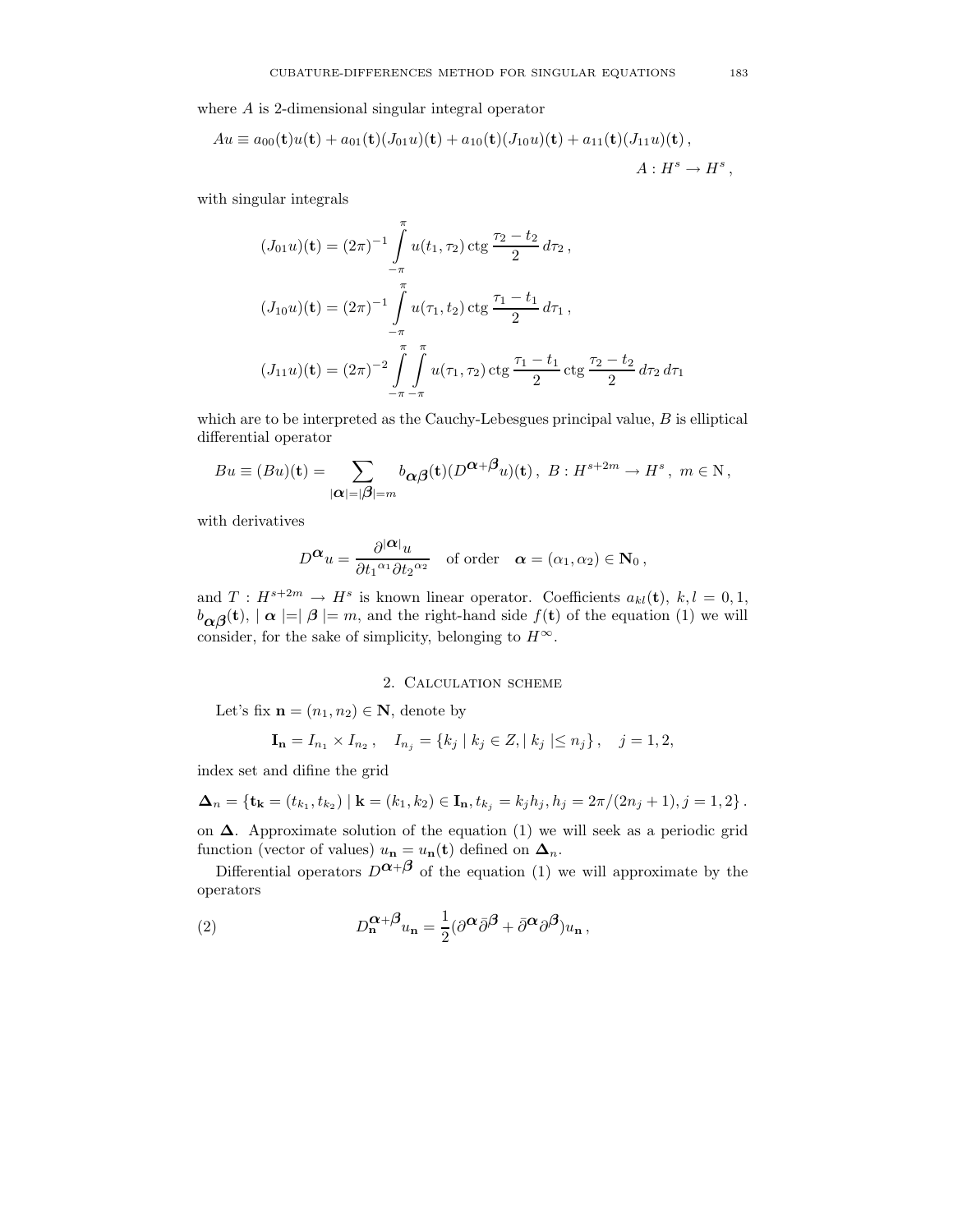where

$$
\begin{aligned}\n\partial^{\alpha} u_{\mathbf{n}} &= \partial_1^{\alpha_1} \partial_2^{\alpha_2} u_{\mathbf{n}} \,, &\qquad \bar{\partial}^{\alpha} u_{\mathbf{n}} &= \bar{\partial}_1^{\alpha_1} \bar{\partial}_2^{\alpha_2} u_{\mathbf{n}} \,, \\
\partial_j u_{\mathbf{n}} &= h_j^{-1} (u_{\mathbf{n}}(\mathbf{t} + h_j \boldsymbol{\delta}_j) - u_{\mathbf{n}}(\mathbf{t})) \,, &\qquad \bar{\partial}_j u_{\mathbf{n}} &= h_j^{-1} (u_{\mathbf{n}}(\mathbf{t}) - u_{\mathbf{n}}(\mathbf{t} - h_j \boldsymbol{\delta}_j)) \,,\n\end{aligned}
$$

 $\delta_j = (\delta_{j1}, \delta_{j2}), j = 1, 2$ , and  $\delta_{jk}$  is Kronecker symbol.

Singular integrals are to be approximated by the cubatures and quadratures. To do this we will integrate interpolative Lagrange polynomial

$$
(P_{\mathbf{n}}u_{\mathbf{n}})(\tau) = \sum_{\mathbf{k}\in\mathbf{I}_{\mathbf{n}}} u_{\mathbf{n}}(\mathbf{t}_{\mathbf{k}})\xi_{\mathbf{n}}(\tau, \mathbf{t}_{\mathbf{k}}),
$$

$$
\xi_{\mathbf{n}}(\tau, \mathbf{t}_{\mathbf{k}}) = \prod_{j=1,2} \frac{\sin((2n_j+1)(\tau_j - t_{k_j})/2)}{(2n_j+1)\sin((\tau_j - t_{k_j})/2)},
$$

$$
\tau = (\tau_1, \tau_2) \in \Delta, \ \mathbf{t}_{\mathbf{k}} = (t_{k_1}, t_{k_2}) \in \Delta_n.
$$

Then the integrals will take the form

(3)  
\n
$$
(J_{01}P_{n}u_{n})(\mathbf{t}_{k}) = (2n_{2} + 1)^{-1} \sum_{l_{2} \in I_{n_{2}}} \gamma_{k_{2} - l_{2}}^{(n_{2})} u_{n}(t_{k_{1}}, t_{l_{2}}),
$$
\n
$$
(J_{10}P_{n}u_{n})(\mathbf{t}_{k}) = (2n_{1} + 1)^{-1} \sum_{l_{1} \in I_{n_{1}}} \gamma_{k_{1} - l_{1}}^{(n_{1})} u_{n}(t_{l_{1}}, t_{k_{2}}),
$$
\n
$$
(J_{11}P_{n}u_{n})(\mathbf{t}_{k}) = [2\mathbf{n} + \mathbf{1}]^{-1} \sum_{l \in I_{n}} \gamma_{k_{1} - l_{1}}^{(n_{1})} \gamma_{k_{2} - l_{2}}^{(n_{2})} u_{n}(\mathbf{t}_{l}),
$$

 $\mathbf{t}_{\mathbf{k}} \in \mathbf{\Delta}_n$ ,  $\mathbf{1} = (1, 1)$ , and the coefficients  $\gamma_r^{(q)}$  are

$$
\gamma_r^{(q)} = \Big\{ \text{tg } \frac{r\pi}{2(2q+1)}, \ r \text{ even}, \ -\text{ctg } \frac{r\pi}{2(2q+1)}, \ r \text{ odd} \Big\}.
$$

Operator T we will approximate by any covergent operator  $T_n$ .

Substituting the numerical deffirential formulas (2), cubature and quadrature sums (3), the values of the coefficients  $a_{kl}(\mathbf{t}), k, l = 0, 1, b_{\alpha\beta}(\mathbf{t}), |\alpha| = |\beta| = m$ , of the operator  $(T_n u_n)(t)$  and the right-hand side  $f(t)$  in the nodes of the grid  $\Delta_n$  in the equation (1) we will obtain the system of linear algebraic equations

$$
(4) \quad a_{00}(\mathbf{t}_{k}) \sum_{|\alpha|=|\beta|=m} b_{\alpha\beta}(\mathbf{t}_{k})(D_{n}^{\alpha+\beta}u_{n})(\mathbf{t}_{k}) + a_{01}(\mathbf{t}_{k})(2n_{2}+1)^{-1} \sum_{l_{2} \in I_{n_{2}}} \gamma_{k_{2}-l_{2}}^{(n_{2})} \sum_{|\alpha|=|\beta|=m} b_{\alpha\beta}(t_{k_{1}},t_{l_{2}})(D_{n}^{\alpha+\beta}u_{n})(t_{k_{1}},t_{l_{2}}) + a_{10}(\mathbf{t}_{k})(2n_{1}+1)^{-1} \sum_{l_{1} \in I_{n_{1}}} \gamma_{k_{1}-l_{1}}^{(n_{1})} \sum_{|\alpha|=|\beta|=m} b_{\alpha\beta}(t_{l_{1}},t_{k_{2}})(D_{n}^{\alpha+\beta}u_{n})(t_{l_{1}},t_{k_{2}})
$$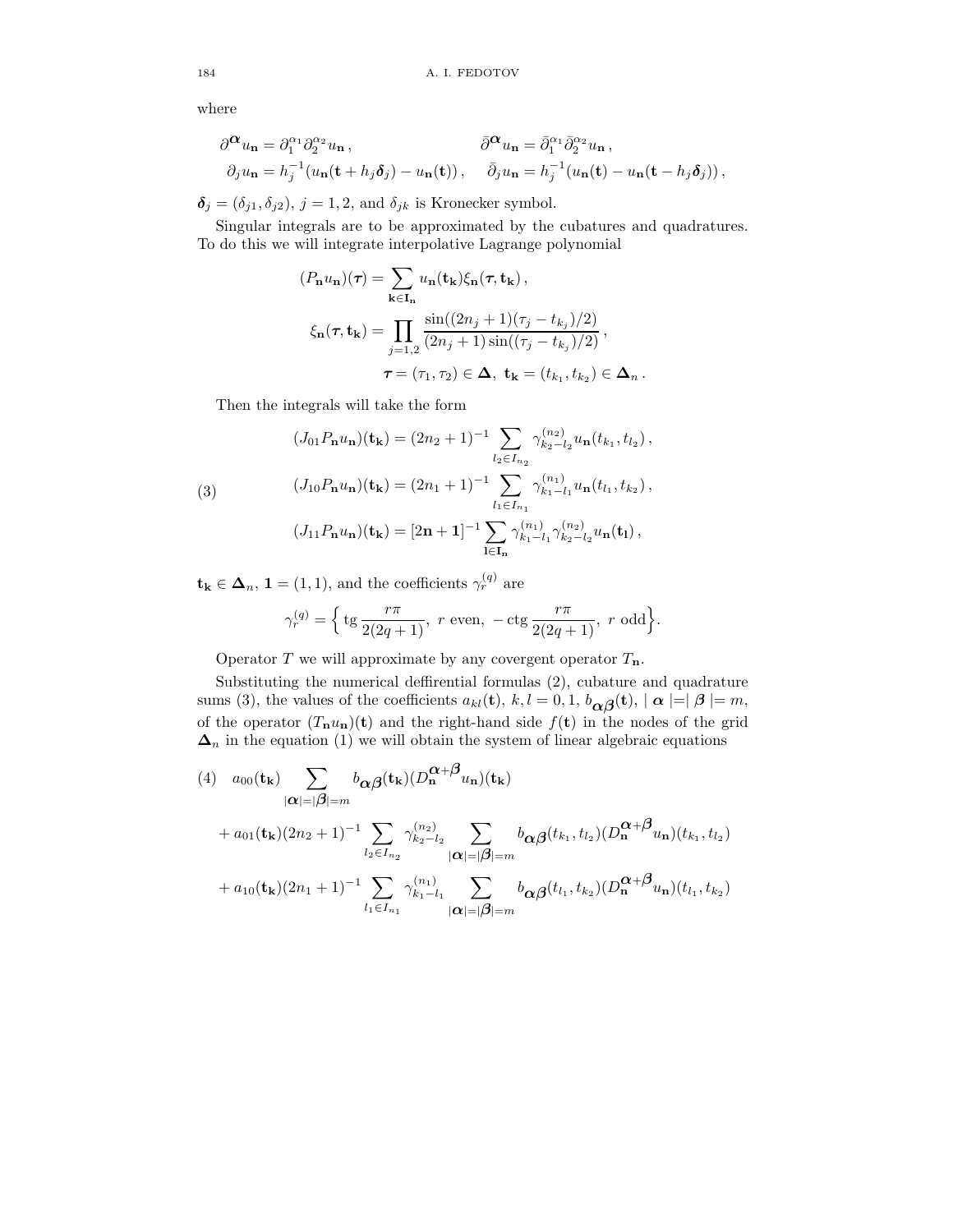+ 
$$
a_{11}(\mathbf{t}_{\mathbf{k}})[2\mathbf{n}+\mathbf{1}]^{-1}\sum_{\mathbf{l}\in\mathbf{I}_{\mathbf{n}}}\gamma_{k_{1}-l_{1}}^{(n_{1})}\gamma_{k_{2}-l_{2}}^{(n_{2})}\sum_{|\alpha|=|\beta|=m}b_{\alpha\beta}(t_{l_{1}},t_{l_{2}})(D_{\mathbf{n}}^{\alpha+\beta}u_{\mathbf{n}})(t_{l_{1}},t_{l_{2}})
$$
  
+  $(T_{\mathbf{n}}u_{\mathbf{n}})(\mathbf{t}_{\mathbf{k}})=f(\mathbf{t}_{\mathbf{k}}), \quad \mathbf{t}_{\mathbf{k}}\in\Delta_{n}$ ,

of the cubature-differences method.

## 3. Preliminaries

Let's denote by  $H_n^s$  the set of grid functions (vectors of values) on  $\Delta_n$  with the norm

$$
||u_{n}||_{s,n} = ||u_{n}||_{H_{n}^{s}} = \left(\sum_{\mathbf{k} \in \mathbf{I}_{n}} (1 + \mathbf{k}^{2})^{s} |\widehat{u}_{n}(\mathbf{k})^{(n)}|^{2}\right)^{1/2}
$$

and inner product

$$
\langle u_{\mathbf{n}}, v_{\mathbf{n}}\rangle_{s,\mathbf{n}} = \sum_{\mathbf{k}\in\mathbf{I}_{\mathbf{n}}}(1+\mathbf{k}^2)^s\widehat{u}_{\mathbf{n}}(\mathbf{k})^{(\mathbf{n})}\bar{\widehat{v}_{\mathbf{n}}}(\mathbf{k})^{(\mathbf{n})},
$$

where

$$
\widehat{u}_{\bf n}({\bf k})^{({\bf n})}=[2{\bf n}+{\bf 1}]^{-1}\sum_{{\bf l}\in {\bf I}_{\bf n}}u_{\bf n}({\bf t}_{\bf l})\bar{e}_{\bf k}({\bf t}_{\bf l})\,,\quad {\bf k}\in {\bf I}_{\bf n}\,,
$$

are Fourier-Lagrange coefficients of the function  $u_{n}(t)$  by the grid  $\Delta_{n}$ .

The sets  $H^s$  and  $H^s_n$  we will bind by the operators

$$
\label{eq:pn} \begin{split} p_{\mathbf{n}}u&=(u(\mathbf{t_{k}}))_{\mathbf{k}\in\mathbf{I_{n}}}\,,\,\,p_{\mathbf{n}}:H^{s}\rightarrow H^{s}_{\mathbf{n}}\,,\\ (P_{\mathbf{n}}u_{\mathbf{n}})(\tau)&=\sum_{\mathbf{k}\in\mathbf{I_{n}}}u_{\mathbf{n}}(\mathbf{t_{k}})\xi_{\mathbf{n}}(\tau,\mathbf{t_{k}})\,,\,\,P_{\mathbf{n}}:H^{s}_{\mathbf{n}}\rightarrow H^{s}\,, \end{split}
$$

and denote by  $E_n(u)_s$  the best approximation of the function  $u \in H^s$  by the trigonometrical polynomials of order not higher than n. It is known that in Hilbert space the polynomial of the best approximation of the function is its partial sum of the Fourier series

$$
(S_{\mathbf{n}}u)(\mathbf{t}) = \sum_{\mathbf{k}\in\mathbf{I}_{\mathbf{n}}}\widehat{u}(\mathbf{k})e_{\mathbf{k}}(\mathbf{t}), \qquad E_{\mathbf{n}}(u)_s = \|u - S_{\mathbf{n}}u\|_s.
$$

**Lemma 1.** For any  $u \in H^s$ ,  $s \in \mathbb{R}$ ,  $s > 1$  and  $\mathbf{n} \in \mathbb{N}$  the following estimations are valid

$$
||P_{\mathbf{n}}||_{H_{\mathbf{n}}^s \to H^s} = 1, \qquad ||p_{\mathbf{n}}||_{H^s \to H_{\mathbf{n}}^s} \le 2M(\mathbf{n}, s)\sqrt{\zeta(2s - 1)},
$$
  

$$
||P_{\mathbf{n}}p_{\mathbf{n}}u - u||_s \le (1 + 2M(\mathbf{n}, s)\sqrt{\zeta(2s - 1)})E_{\mathbf{n}}(u)_s,
$$

where  $M(n, s) = ($  $(\sqrt{n_1^2+n_2^2})^s$ ,  $\mathbf{n}=(n_1,n_2)$ , and  $\zeta(t)$  is the Riemann's  $\zeta$ -function bounded and decreasing for  $t > 1$ .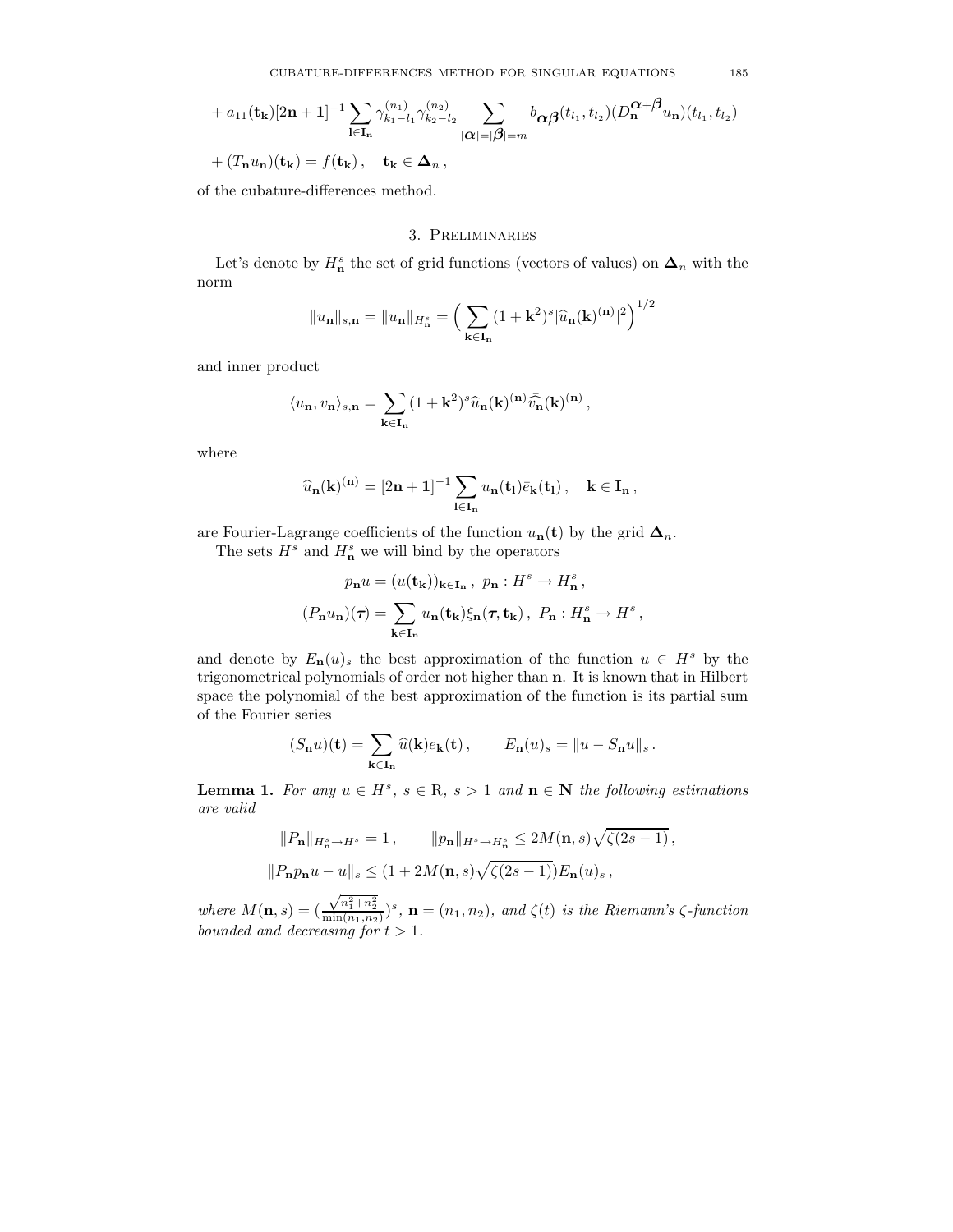**Proof.** The equation  $||P_nu_n||_s = ||u_n||_{s,n}$  for any  $u_n \in H_n^s$  follows directly from the definitions of the norms in the spaces  $H^s$  and  $H^s_n$ . So  $||P_n||_{H^s_n \to H^s} = 1$  is valid trivially.

To obtain the norm of the operator  $p_n$  let's take the arbitrary function  $u \in H^s$ and write according to the difinition of the norm in  $H<sub>n</sub><sup>s</sup>$ 

$$
\|p_{\mathbf{n}} u\|_{s,\mathbf{n}}^2 = \sum_{\mathbf{k} \in \mathbf{I}_{\mathbf{n}}} (1 + \mathbf{k}^2)^s |\widehat{u}(\mathbf{k})^{(\mathbf{n})}|^2,
$$

where

$$
\widehat{u}(\mathbf{k})^{(\mathbf{n})} = [2\mathbf{n} + \mathbf{1}]^{-1} \sum_{\mathbf{l} \in \mathbf{I}_{\mathbf{n}}} u(\mathbf{t}_{\mathbf{l}}) \bar{e}_{\mathbf{k}}(\mathbf{t}_{\mathbf{l}}), \quad \mathbf{k} \in \mathbf{I}_{\mathbf{n}}
$$

are Fourier-Lagrange coefficients of the function  $u(t)$  with respect to the grid  $\Delta_n$ . Substituting the values of the function  $u(t)$  in the nodes of the grid  $\Delta_n$  by the values of its Fourier series we will obtain

$$
\begin{aligned} \widehat{u}(\mathbf{k})^{(\mathbf{n})} &= [2\mathbf{n}+1]^{-1} \sum_{\mathbf{l} \in \mathbf{I_n}} \Big( \sum_{\mathbf{m} \in \mathbf{Z}} \widehat{u}(\mathbf{m}) e_{\mathbf{m}}(\mathbf{t}_1) \Big) \bar{e}_{\mathbf{k}}(\mathbf{t}_1) \\ &= [2\mathbf{n}+1]^{-1} \sum_{\mathbf{m} \in \mathbf{Z}} \sum_{\mathbf{l} \in \mathbf{I_n}} \widehat{u}(\mathbf{m}) e_{\mathbf{m}}(\mathbf{t}_1) \bar{e}_{\mathbf{k}}(\mathbf{t}_1) = \sum_{\mathbf{m} \in \mathbf{Z}} \widehat{u} \big( \mathbf{k} + \mathbf{m} * (2\mathbf{n} + 1) \big) \, . \end{aligned}
$$

Then, following [5], we will write

$$
||p_{n}u||_{s,n}^{2} = \sum_{k \in I_{n}} (1 + k^{2})^{s} \Big| \sum_{m \in \mathbb{Z}} \widehat{u}(k + m * (2n + 1)) \Big|^{2}
$$
  
\n
$$
= \sum_{k \in I_{n}} \Big| \sum_{m \in \mathbb{Z}} (1 + k^{2})^{\frac{s}{2}} (1 + (k + m * (2n + 1))^{2})^{-\frac{s}{2}}
$$
  
\n
$$
\times \widehat{u}(k + m * (2n + 1)) (1 + (k + m * (2n + 1))^{2})^{\frac{s}{2}} \Big|^{2}
$$
  
\n
$$
\leq \sum_{k \in I_{n}} \Big( \sum_{m \in \mathbb{Z}} |\widehat{u}(k + m * (2n + 1))|^{2} (1 + (k + m * (2n + 1))^{2})^{s}
$$
  
\n
$$
\times \sum_{m \in \mathbb{Z}} ((1 + k^{2})/(1 + (k + m * (2n + 1))^{2}))^{s} \Big)
$$
  
\n
$$
\leq \max_{k \in I_{n}} \Big( \sum_{m \in \mathbb{Z}} ((1 + k^{2})/(1 + (k + m * (2n + 1))^{2}))^{s} \Big) ||u||_{s}^{2}.
$$

The chains of the inequalities

$$
\max_{\mathbf{k}\in\mathbf{I}_{\mathbf{n}}} \Big( \sum_{\mathbf{m}\in\mathbf{Z}} \big( (1+\mathbf{k}^2)/(1+(\mathbf{k}+\mathbf{m}*(2\mathbf{n}+1))^2) \big)^s \Big) \n\leq \sum_{\mathbf{m}\in\mathbf{Z}} \big( (1+\mathbf{n}^2)/(1+(\mathbf{n}+\mathbf{m}*(2\mathbf{n}+1))^2) \big)^s \n\leq 2^{s+2} (n_1^2+n_2^2)^s \sum_{\mathbf{m}\in\mathbf{N}} (n_1^2(2m_1-1)^2+n_2^2(2m_2-1)^2)^{-s}
$$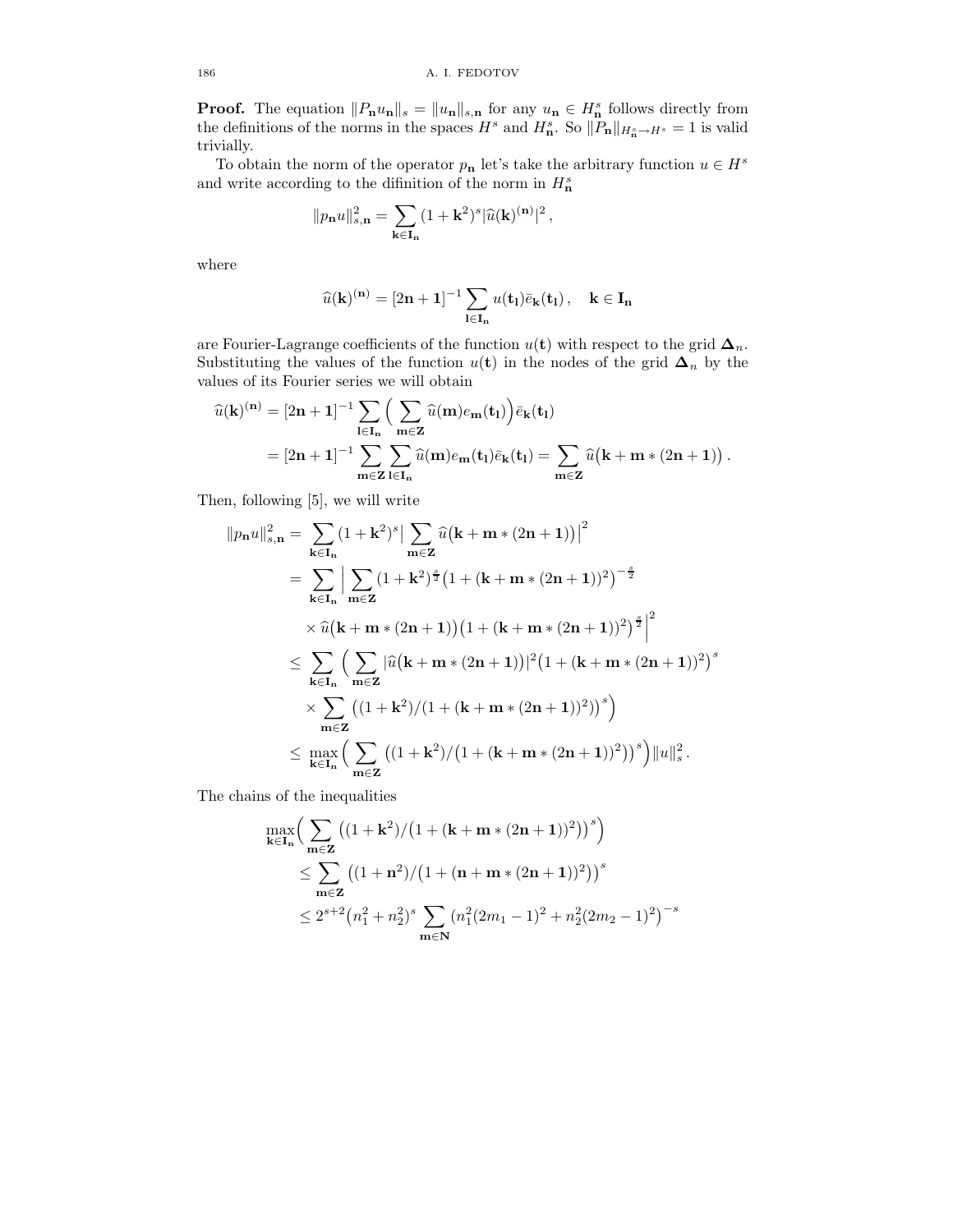$$
\leq 4M^2(\mathbf{n}, s) \sum_{\mathbf{m}\in\mathbf{N}} (m_1 + m_2 - 1)^{-2s} = 4M^2(\mathbf{n}, s) \sum_{m\in\mathbf{N}} m^{1-2s}
$$

$$
= 4M^2(\mathbf{n}, s)\zeta(2s - 1),
$$

$$
||P_{\mathbf{n}}p_{\mathbf{n}}u - u||_s \leq ||P_{\mathbf{n}}p_{\mathbf{n}}u - P_{\mathbf{n}}p_{\mathbf{n}}S_{\mathbf{n}}u||_s + ||S_{\mathbf{n}}u - u||_s
$$

$$
\leq (1 + 2M(\mathbf{n}, s)\sqrt{\zeta(2s - 1)}) E_{\mathbf{n}}(u)_s
$$

finish the proof of the Lemma 1.

To prove the convergence of the method we need the function  $M(\mathbf{n}, s)$  to be bounded. So we'll restrict the set of indices to one where  $M(n, s)$  is bounded. Let's for some  $c, s \in R$  define the set

$$
\mathbf{N}(c,s) = \{ \mathbf{n} \mid \mathbf{n} \in \mathbf{N}, \ M(\mathbf{n},s) \leq c \}.
$$

Obviously,  $\mathbf{N}(c, s) = \emptyset$  for  $c < 2^{s/2}$  and  $\mathbf{N}(c, s) = {\mathbf{n} | \mathbf{n} = (j, j, \dots, j), j \in \mathbf{N}}$  for  $c = 2^{s/2}$ . For the following we'll mean that all indices **n**, **n**<sub>0</sub>, **n**<sub>1</sub> mentioned below belong to  $N(c, s)$ , and  $n \to \infty$  means that n gets the values of some sequence

$$
(\mathbf{n}_j)_{j\in N}, \quad \mathbf{n}_j \in \mathbf{N}(c,s), \quad \mathbf{n}_j < \mathbf{n}_{j+1}, \quad j = 1, 2, \dots
$$

**Lemma 2.** For any  $s \leq p$  and  $u \in H^p$ 

$$
E_{\mathbf{n}}(u)_s \le (1+\mathbf{n}^2)^{(s-p)/2} E_{\mathbf{n}}(u)_p.
$$

Proof.

$$
E_{\mathbf{n}}(u)_{s} = ||u - S_{\mathbf{n}}u||_{s} = \left(\sum_{\mathbf{k} \notin \mathbf{I}_{\mathbf{n}}} (1 + \mathbf{k}^{2})^{s} |\widehat{u}(\mathbf{k})|^{2}\right)^{1/2}
$$
  
=  $\left(\sum_{\mathbf{k} \notin \mathbf{I}_{\mathbf{n}}} (1 + \mathbf{k}^{2})^{p} (1 + \mathbf{k}^{2})^{s-p} |\widehat{u}(\mathbf{k})|^{2}\right)^{1/2} \le (1 + \mathbf{n}^{2})^{(s-p)/2} E_{\mathbf{n}}(u)_{p}.$ 

## 4. JUSTIFICATION

**Theorem.** Let for some  $c, s \in R$ ,  $s > 1$ ,  $c \geq 2^{s/2}$  the equation (1) and calculation scheme  $(2) - (4)$  of the method satisfy the following conditions:

1) for any n operator A maps the set of all trigonometric polynomials of order not higher than n to itself,

2) B is elliptic operator i.e. for any point  $\mathbf{t} \in \Delta$  and real numbers  $\tau_{\boldsymbol{\alpha}}, \tau_{\boldsymbol{\beta}}$  the following inequality is valid  $2$ 

$$
\sum_{|\boldsymbol\alpha|=|\boldsymbol\beta|=m}b_{\boldsymbol\alpha\boldsymbol\beta}({\bf t})\tau_{\boldsymbol\alpha}\tau_{\boldsymbol\beta}\ge C\sum_{|\boldsymbol\alpha|=m}\tau_{\boldsymbol\alpha}^2\,,
$$

3) operator  $T: H^{s+2m} \to H^{s+\varepsilon}$  is bounded for some  $\varepsilon \in R$ ,  $\varepsilon > 0$ ,

 $\Box$ 

<sup>&</sup>lt;sup>2</sup>Here and further C denotes generic real positive constants, independent from  $n$ .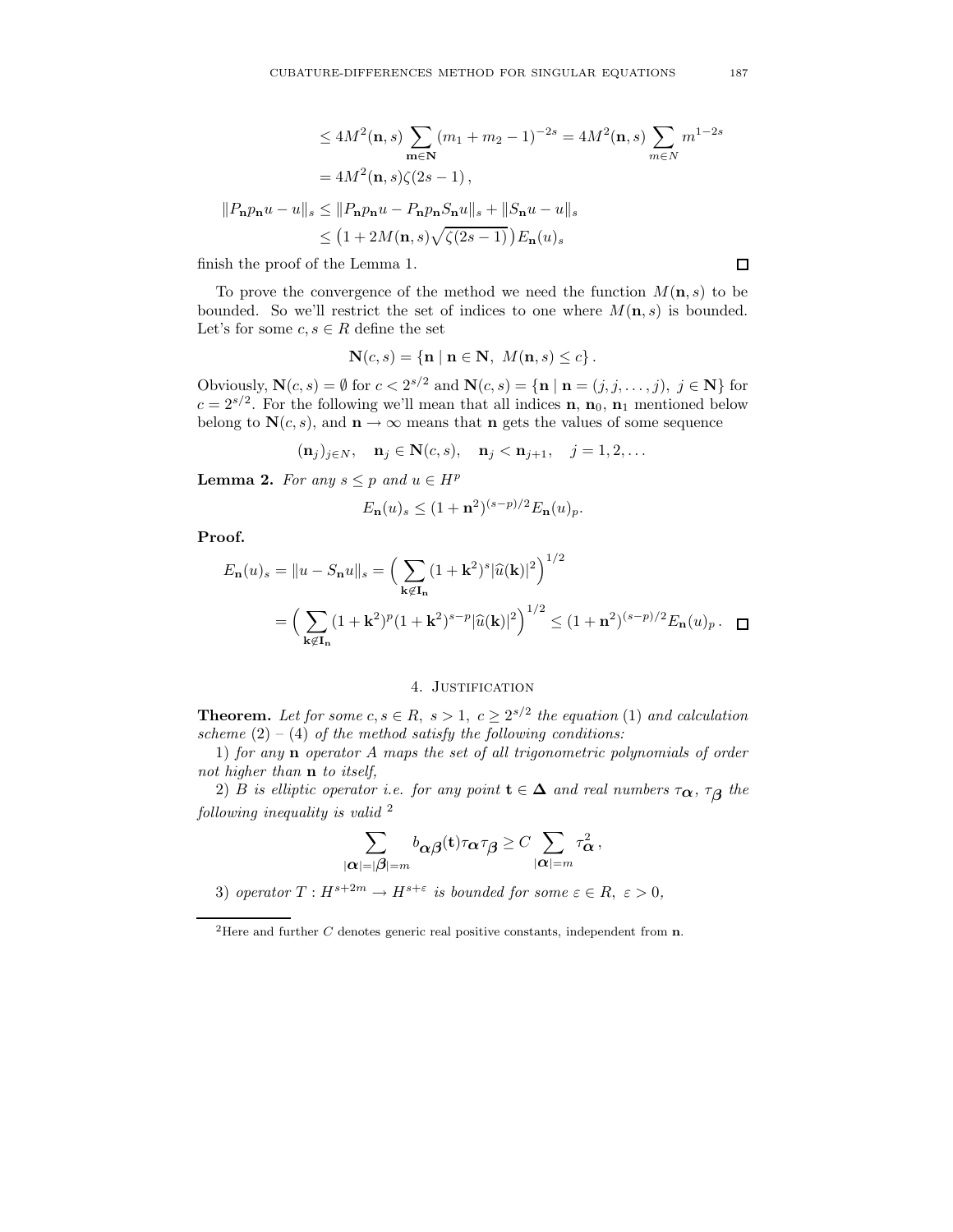4) operator  $T_n$  approximates operator T with respect to  $p_n$ , i.e. for any function  $u \in H^s$ 

$$
||T_{\mathbf{n}}p_{\mathbf{n}}u - p_{\mathbf{n}}Tu||_{s,\mathbf{n}} = \eta_{\mathbf{n}} \to 0 \quad \text{for} \quad \mathbf{n} \to \infty,
$$

5) the equation (1) has a unique solution  $u^* \in H^{s+2m}$  for any right-hand side  $f \in H^s$ .

Then for all **n**, beginning from some  $\mathbf{n}_0$ , the system of equations (4) is uniquely solvable and approximate solutions  $u_n^*$  converge to the exact solution  $u^*$  of the equation (1)

$$
||u_{\mathbf{n}}^*-p_{\mathbf{n}}u^*||_{s+2m}\to 0, \ \mathbf{n}\to\infty.
$$

If, in addition,  $u^* \in H^{s+2m+2}$ , then the error estimate

 $||u_{\mathbf{n}}^* - p_{\mathbf{n}} u^*||_{s+2m} \leq C(\mathbf{h}^2 + \eta_{\mathbf{n}}), \qquad \mathbf{h} = (h_1, h_2), \; h_j = 2\pi/(2n_j + 1), \; j = 1, 2,$ is valid.

**Proof.** Let us take an arbitrary constant  $r \in R$  which is not an eigenvalue of the problem  $Bu + ru = 0$ ,  $u \in H^{s+2m}$  and make in the equation (1) a substitution

(5) 
$$
v = Bu + ru, \qquad v \in H^s.
$$

The existence of such constant follows from the properties of the spectrum of the elliptical operators (see e.g. [8]). Then

(6) 
$$
u = Gv, \quad Bu = v - rGv,
$$

where G is the inverse to  $Bu + ru$  and the equation (1) will take the form

(7) 
$$
Kv \equiv Av - rAGv + TGv = f, \qquad K: H^s \to H^s,
$$

being still equivalent to the original one. The equivalence here means, that solvability of one of the equation yields solvability of another and their solutions are joined by the relationships (5), (6). Now let us rewrite the system of equations (4) as an operator equation

$$
(8) \qquad A_{\mathbf{n}}B_{\mathbf{n}}u_{\mathbf{n}} + T_{\mathbf{n}}u_{\mathbf{n}} = f_{\mathbf{n}}\,,
$$

$$
\begin{aligned} A_{\mathbf{n}} &= p_{\mathbf{n}}AP_{\mathbf{n}} \,, \quad f_{\mathbf{n}} = p_{\mathbf{n}}f \,, \\ (B_{\mathbf{n}}u_{\mathbf{n}})(\mathbf{t}_{\mathbf{k}}) &= \sum_{|\alpha| = |\beta| = m} b_{\alpha\beta}(\mathbf{t}_{\mathbf{k}})(D_{\mathbf{n}}^{\alpha+\beta}u_{\mathbf{n}})(\mathbf{t}_{\mathbf{k}}) \,, \qquad \mathbf{t}_{\mathbf{k}} \in \Delta_n \,, \end{aligned}
$$

and make a substitution

(9) 
$$
v_{\mathbf{n}} = B_{\mathbf{n}} u_{\mathbf{n}} + r u_{\mathbf{n}}, \qquad v_{\mathbf{n}} \in H_{\mathbf{n}}^{s}.
$$

As it is shown in [12] equation (9) is uniquely solvable for all n, beginning from some  $n_1$ , and for  $v_n = p_n v$  solutions  $u_n = G_n v_n = G_n p_n v$  converge to the solution  $u = Gv$  of the equation (5). Here  $G_n$  is inverse to the operator  $B_n u_n + r u_n$  and

(10) 
$$
u_{\mathbf{n}} = G_{\mathbf{n}} v_{\mathbf{n}}, \qquad B_{\mathbf{n}} u_{\mathbf{n}} = v_{\mathbf{n}} - r G_{\mathbf{n}} v_{\mathbf{n}}.
$$

By the substitution (9) we will get an equation

(11) 
$$
K_{\mathbf{n}}v_{\mathbf{n}} \equiv A_{\mathbf{n}}v_{\mathbf{n}} - rA_{\mathbf{n}}G_{\mathbf{n}}v_{\mathbf{n}} + T_{\mathbf{n}}G_{\mathbf{n}}v_{\mathbf{n}} = f_{\mathbf{n}}, \qquad K_{\mathbf{n}} : H_{\mathbf{n}}^s \to H_{\mathbf{n}}^s,
$$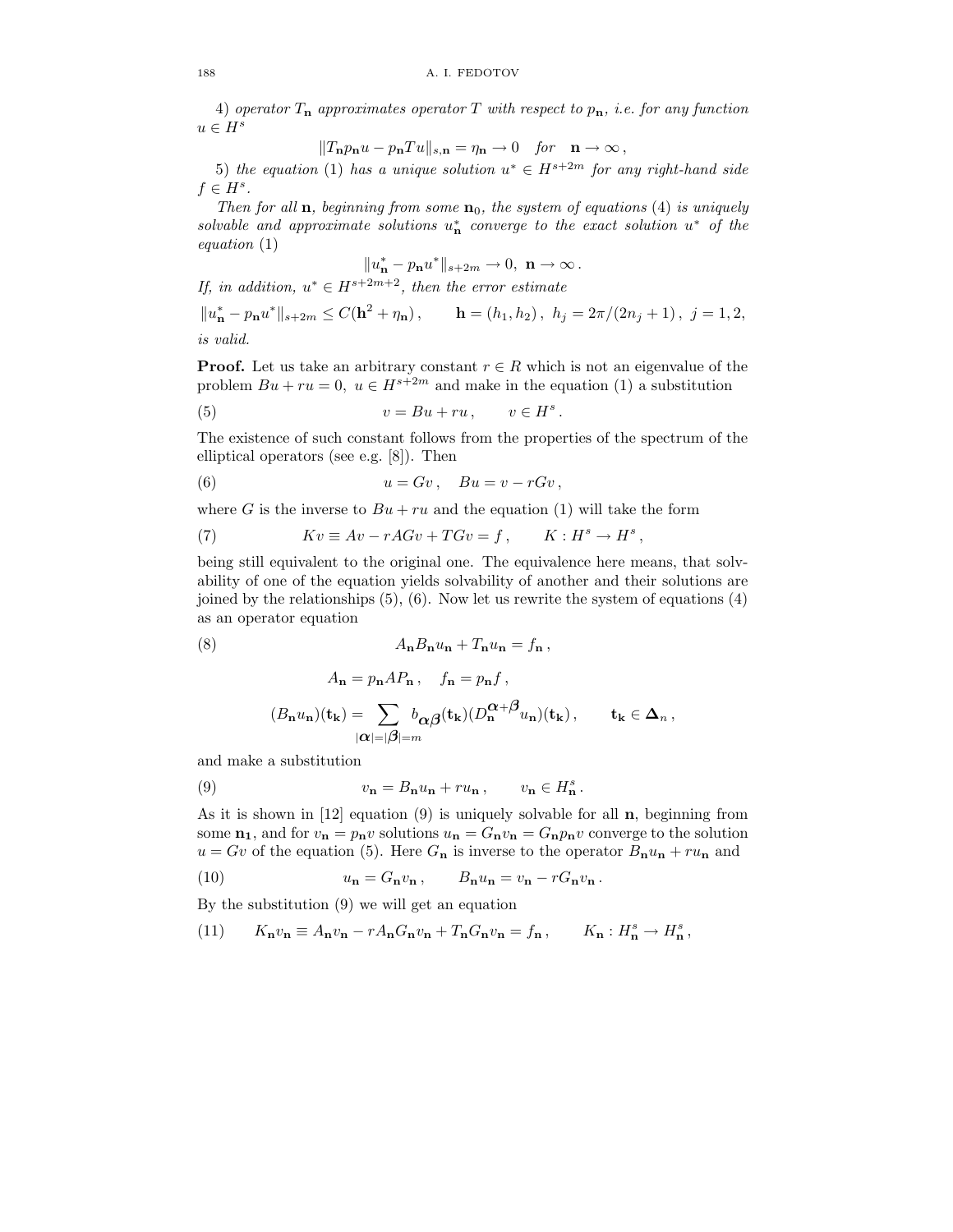which is equivalent to the equation (8). As above the equivalence here means, that solvability of one of the equations yields solvability of another and their solutions are joined by the relationships (9), (10).

The invertibility of the operators  $K_{\mathbf{n}} : H_{\mathbf{n}}^s \to H_{\mathbf{n}}^s$  we'll prove following [11]. To do this we have to establish the following:

a)  $||P_n f_n - f||_s \to 0$  for  $n \to \infty$ ;

b) the sequence of operators  $(K_n)$  approximates operator K compactly;

c)  $K$  is invertible.

The validity of a) follows immediately from the definition of  $f_{\mathbf{n}}$  and the Lemma 1.

$$
||P_{\mathbf{n}}f_{\mathbf{n}} - f||_{s} = ||P_{\mathbf{n}}p_{\mathbf{n}}f - f||_{s} \le CE_{\mathbf{n}}(f)_{s}.
$$

To check b) we will show first that the sequence  $(K_n)$  approximates the operator K with respect to  $P_{\mathbf{n}}$ . For arbitrary  $v_{\mathbf{n}} \in H_{\mathbf{n}}^s$  we will write

(12) 
$$
||P_{\mathbf{n}}K_{\mathbf{n}}v_{\mathbf{n}} - KP_{\mathbf{n}}v_{\mathbf{n}}||_{s} \le ||P_{\mathbf{n}}A_{\mathbf{n}}v_{\mathbf{n}} - AP_{\mathbf{n}}v_{\mathbf{n}}||_{s} + |r| ||P_{\mathbf{n}}A_{\mathbf{n}}G_{\mathbf{n}}v_{\mathbf{n}} - AGP_{\mathbf{n}}v_{\mathbf{n}}||_{s} + ||P_{\mathbf{n}}T_{\mathbf{n}}G_{\mathbf{n}}v_{\mathbf{n}} - TGP_{\mathbf{n}}v_{\mathbf{n}}||_{s}
$$

and estimate each summand of the right-hand side independently. From the definition of the operator  $A_n$  and condition 1) of the Theorem it follows that the first summand is equal to zero. For the second summand, using once more the definition of the operator  $A_n$ , condition 1) of the Theorem and boundness of the operators  $A$  and  $P_n$ , we will have

$$
\begin{aligned} |r| \, \|P_{\mathbf{n}}A_{\mathbf{n}}G_{\mathbf{n}}v_{\mathbf{n}} - AGP_{\mathbf{n}}v_{\mathbf{n}}\|_{s} &\leq C \|P_{\mathbf{n}}p_{\mathbf{n}}AP_{\mathbf{n}}G_{\mathbf{n}}v_{\mathbf{n}} - AGP_{\mathbf{n}}v_{\mathbf{n}}\|_{s} \\ &\leq C \|P_{\mathbf{n}}G_{\mathbf{n}}v_{\mathbf{n}} - GP_{\mathbf{n}}v_{\mathbf{n}}\|_{s} \\ &\leq C (\|G_{\mathbf{n}}v_{\mathbf{n}} - p_{\mathbf{n}}GP_{\mathbf{n}}v_{\mathbf{n}}\|_{s,\mathbf{n}} + E_{\mathbf{n}}(GP_{\mathbf{n}}v_{\mathbf{n}})_{s}) \,. \end{aligned}
$$

For the third summand, using Lemma 1 and boundness of the operators  $T_n$ , we will obtain

$$
||P_{\mathbf{n}}T_{\mathbf{n}}G_{\mathbf{n}}v_{\mathbf{n}} - TGP_{\mathbf{n}}v_{\mathbf{n}}||_s \leq C(||G_{\mathbf{n}}v_{\mathbf{n}} - p_{\mathbf{n}}GP_{\mathbf{n}}v_{\mathbf{n}}||_{s,\mathbf{n}} + ||T_{\mathbf{n}}p_{\mathbf{n}}GP_{\mathbf{n}}v_{\mathbf{n}} - p_{\mathbf{n}}TGP_{\mathbf{n}}v_{\mathbf{n}}||_{s,\mathbf{n}} + E_{\mathbf{n}}(TGP_{\mathbf{n}}v_{\mathbf{n}})_{s}).
$$

Finally, the estimation (12) will take the form

$$
||P_{\mathbf{n}}K_{\mathbf{n}}v_{\mathbf{n}} - KP_{\mathbf{n}}v_{\mathbf{n}}||_s \leq C(||G_{\mathbf{n}}v_{\mathbf{n}} - p_{\mathbf{n}}GP_{\mathbf{n}}v_{\mathbf{n}}||_{s,\mathbf{n}} + ||T_{\mathbf{n}}p_{\mathbf{n}}GP_{\mathbf{n}}v_{\mathbf{n}} - p_{\mathbf{n}}TGP_{\mathbf{n}}v_{\mathbf{n}}||_{s,\mathbf{n}} + E_{\mathbf{n}}(GP_{\mathbf{n}}v_{\mathbf{n}})_s + E_{\mathbf{n}}(TGP_{\mathbf{n}}v_{\mathbf{n}})_s),
$$

which, taking into account the condition 4) of the Theorem, convergence of the operators  $(G_n)$  and convergence to zero of the best approximations of the functions  $GP_n v_n$  and  $TGP_n v_n$ , means the approximation of the operator K by the sequence of the operators  $(K_n)$  with respect to  $P_n$ .

Let us assume now, that the sequence  $(v_n)$ ,  $v_n \in H_n^s$  is bounded  $||v_n||_{s,n} \leq 1$ , and prove that the sequence  $(P_{\mathbf{n}}K_{\mathbf{n}}v_{\mathbf{n}} - KP_{\mathbf{n}}v_{\mathbf{n}})$  is compact in  $H_{\mathbf{n}}^s$ . We will write

$$
P_{\mathbf{n}}K_{\mathbf{n}}v_{\mathbf{n}} - KP_{\mathbf{n}}v_{\mathbf{n}} = rAGP_{\mathbf{n}}v_{\mathbf{n}} - TGP_{\mathbf{n}}v_{\mathbf{n}} - rAP_{\mathbf{n}}G_{\mathbf{n}}v_{\mathbf{n}} + P_{\mathbf{n}}T_{\mathbf{n}}G_{\mathbf{n}}v_{\mathbf{n}},
$$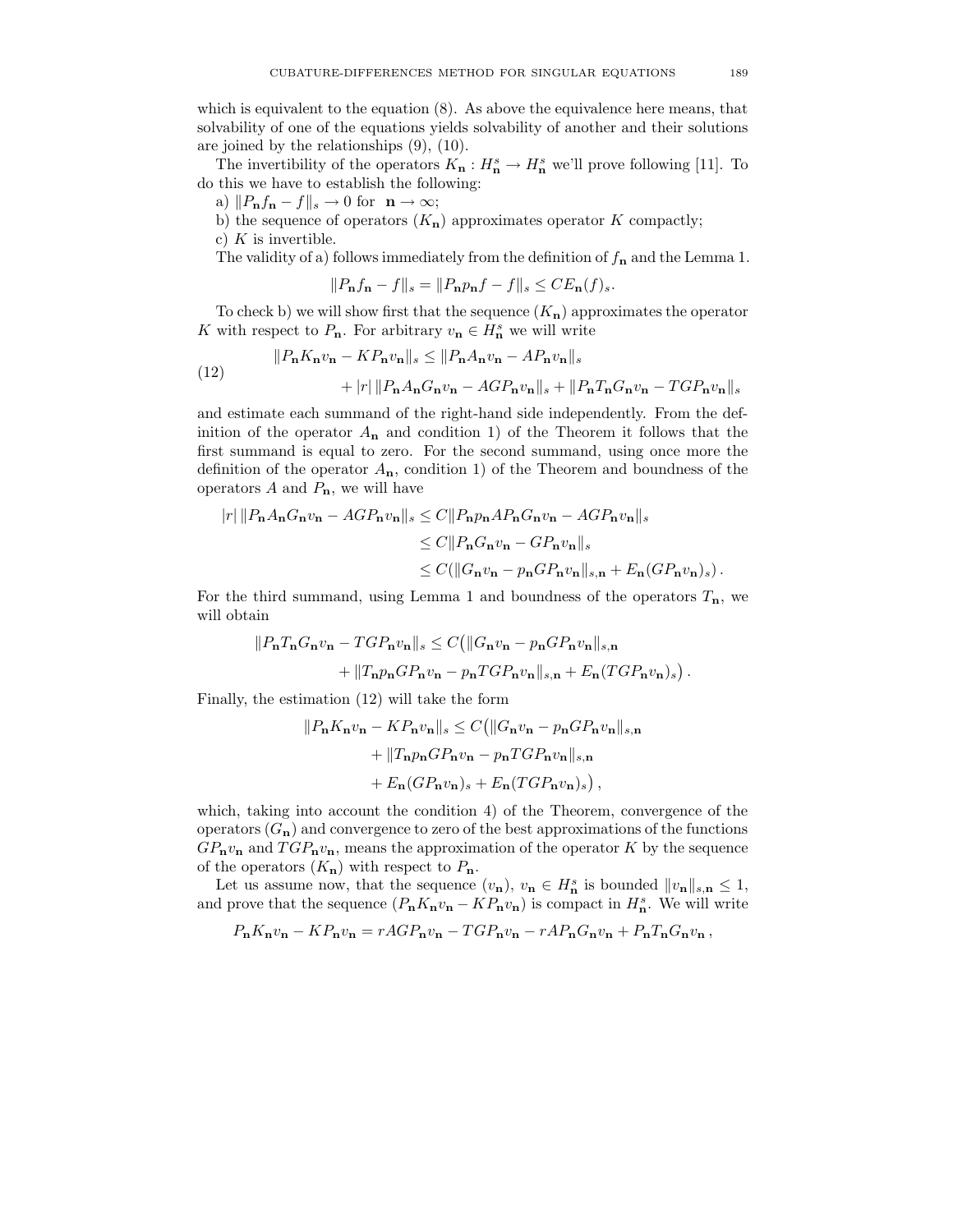#### 190 A. I. FEDOTOV

and prove the compactness of each summand of the right-hand side. The operators  $G: H^s \to H^{s+2m}, T: H^{s+2m} \to H^{s+\varepsilon}$   $A: H^{s+2m} \to H^{s+2m}$  are bounded, so the sequences  $(rAGP_n v_n)$  and  $(TGP_n v_n)$  are bounded in  $H^{s+\gamma}, \gamma = \min(2m, \varepsilon)$  and thus compact in  $H^s$ . The operators  $G_n: H_n^s \to H_n^{s+2m}$  and  $T_nG_n: H_n^s \to H_n^{s+\varepsilon}$ are also bounded so the polynomials  $P_nG_nv_n$  and  $P_nT_nG_nv_n$  are bounded in  $H^{s+\gamma}$ and thus sequences  $(rAP_nG_n v_n)$  and  $(P_nT_nG_n v_n)$  are also compact in  $H^s$ , which gives the compactness of the sequence  $(P_n K_n v_n - K P_n v_n)$ .

The validity of c) follows from the condition 5) of the Theorem and equivalence of the equations (1) and (7).

Therefore, according to the Theorem 6.1 [11], for all  $\mathbf{n}$ , beginning from some  $n_0, n_0 \geq n_1$ , the equations (11), (8), and thus the system of the equations (4) are uniquely solvable and the approximate solutions  $(u<sub>n</sub><sup>*</sup>)$  of the system of equations (4) converge to the exact solution  $u^*$  of the equation (1) with a rate

$$
||u_{\mathbf{n}}^* - p_{\mathbf{n}}u^*||_{s+2m,\mathbf{n}} \le C||p_{\mathbf{n}}(ABu^* + Tu^*) - (A_{\mathbf{n}}B_{\mathbf{n}}p_{\mathbf{n}}u^* + T_{\mathbf{n}}p_{\mathbf{n}}u^*)||_{s,\mathbf{n}}\le C\big(E_{\mathbf{n}}(Bu^*)_s + ||p_{\mathbf{n}}Bu^* - B_{\mathbf{n}}p_{\mathbf{n}}u^*||_{s,\mathbf{n}} + ||p_{\mathbf{n}}Tu^* - T_{\mathbf{n}}p_{\mathbf{n}}u^*||_{s,\mathbf{n}}\big)
$$

If, moreover,  $u^* \in H^{s+2m+2}$ , then  $Bu^* \in H^{s+2}$  and as it is shown in [11],

$$
||p_{\mathbf{n}}Bu^* - B_{\mathbf{n}}p_{\mathbf{n}}u^*||_{s,\mathbf{n}} \leq C\mathbf{h}^2.
$$

On the other hand, according to the Lemma 2, and using obvious inequality  $(1 +$  $(n^2)^{-q} \le C(h^2)^{q}, q \in R, q > 0$ , we will have

$$
E_{\mathbf{n}}(Bu^*)_s \le (1+\mathbf{n}^2)^{-1} E_{\mathbf{n}}(Bu^*)_s+2 \le C(\mathbf{h}^2),
$$

which, together with the condition 4) of the Theorem gives the requested estimation

$$
||u_{\mathbf{n}}^* - p_{\mathbf{n}} u^*||_{s+2m,\mathbf{n}} \leq C(\mathbf{h}^2 + \eta_{\mathbf{n}}).
$$

The Theorem is proved.

#### **REFERENCES**

- [1] Fedotov, A. I., On convergence of quadrature-differences method for linear singular integrodifferential equations, Zh. Vychisl. Mat. Mat. Fiz. 29 (1989), No. 9, 1301-1307 (in Russian).
- [2] Fedotov, A. I., On convergence of quadrature-differences method for one class of singular integro-differential equations, Izv. Vyssh. Uchebn. Zaved. Mat. (1989), No. 8, 64–68 (in Russian).
- [3] Fedotov, A. I., On convergence of quadrature-differences method for linear singular integrodifferential equations with discontinuous coefficients, Zh. Vychisl. Mat. Mat. Fiz. 31 (1991), No. 2, 261–271 (in Russian).
- [4] Fedotov, A. I., On convergence of quadrature-differences method for nonlinear singular integrodifferential equations, Zh. Vychisl. Mat. Mat. Fiz. 31 (1991), No. 5, 781–787 (in Russian).
- [5] Fedotov A. I., On the asymptotic convergence of the polynomial collocation method for singular integral equations and periodic pseudodifferential equations, Arch. Math. (Brno) 38 (2002), No. 1, 1–13.
- [6] Gabdulkhaev, B. G., On one direct method for solving integral equations, Izv. Vyssh. Uchebn. Zaved. Mat. (1965), No. 3, 51–60 (in Russian).

 $\Box$ 

.